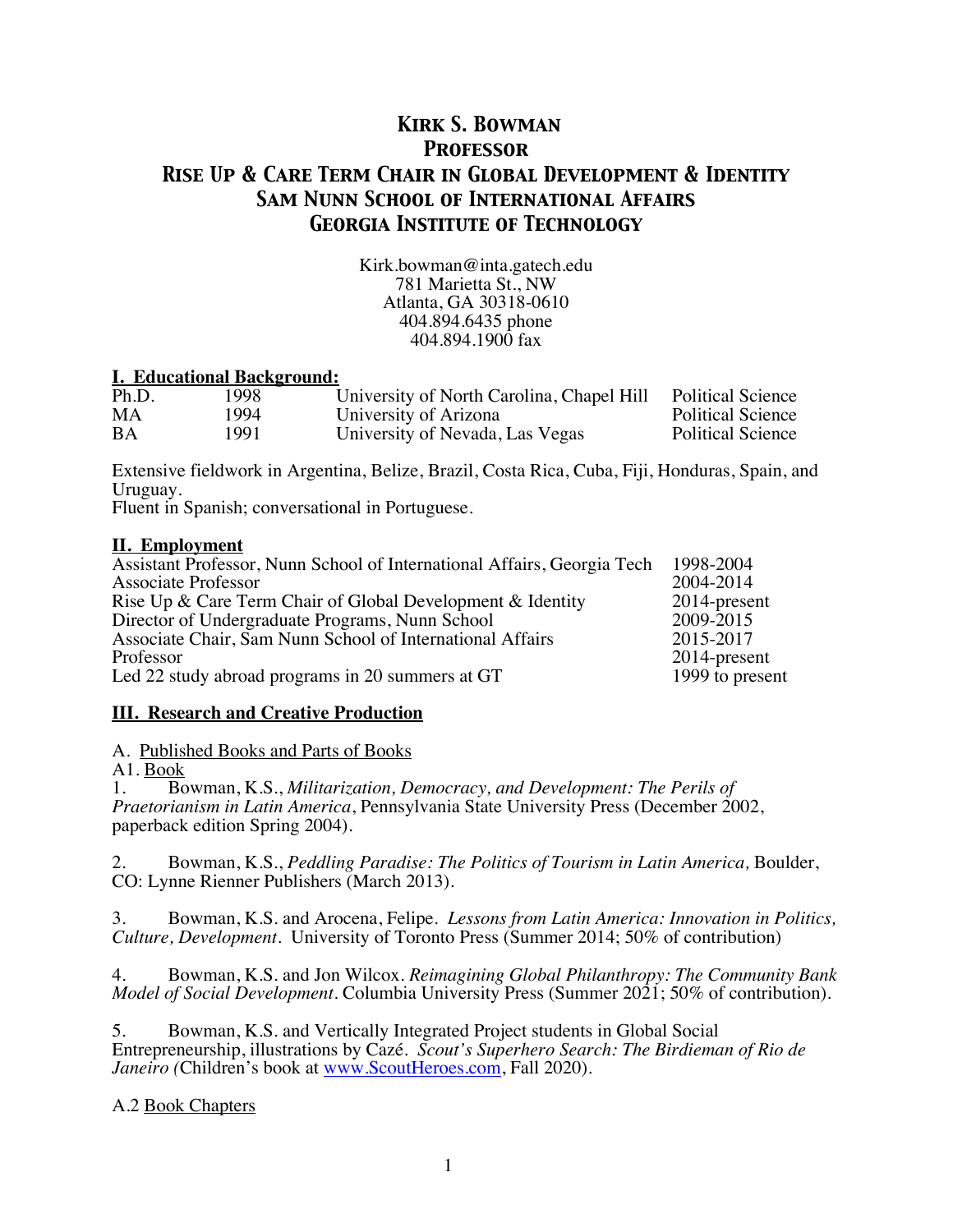1. Bowman, K.S. and Green, J.D., "Urbanization and Political Instability in the Middle East," in *Population, Poverty, and Politics in Middle East Cities*, pages 237-255, (M.E. Bonine, Ed.), Gainesville, FL: University Press of Florida (1997). Reprinted as a monograph with same title in the "Reprints Series", Santa Monica, CA: RAND Corporation (50% of contribution).

2. Bowman, K.S. and Eudaily, S.P., "The Democratic Peace Proposal through a Political Theory-Shaped Comparativist Lens," in *New Approaches to Comparative Politics: Insights from Political Theory*, pages 111-124 (J. Holmes, Ed), Lexington Press (2003) (50% of contribution).

3. Bowman, K.S., "Democracy on the Brink: José Figueres and the Elections of 1958,"in *The Costa Rica Reader: History, Culture, Politics,* pp. 175-182 (I. Molina and S. Palmer, Eds.), Duke University Press, 2004.

4. Bowman, K.S., "The U.S.-Mexican Border as Locator of Innovation and Vice," in *Borders and Border Politics in a Globalizing World*, pages 269-284 (P. Ganster and D. Lorey, Eds.), S.R. Books, 2005.

5. Bowman, K.S., "Battle for the Heart of the Heavyweight: Anti-Americanism in Brazil," pages 140-164 in *Anti-Americanism in Latin America and the Caribbean: Politics and Culture, Past and Present* (A. McPherson, Ed.), Berghahn Books (2006).

6. Bowman, K.S., "Belize," in *World Encyclopedia of Political Systems and Parties*, pages 106-108, (D. Kaple, Ed.), New York: Facts on File Publications (1999, updated as Bowman, K. "Belize." *World Encyclopedia of Political Systems and Parties,* 4th ed. Edited by N. Schlager and J. Weisblatt. 3 vols. New York, NY: Facts On File, Inc., 2006, 127-131. updated edition 2006).

7. Bowman, K.S., "Republic of Costa Rica," in *World Encyclopedia of Political Systems and Parties*, pages 246-250, (D. Kaple, Ed.), New York: Facts on File Publications (1999, updated as Bowman, K. "Costa Rica." *World Encyclopedia of Political Systems and Parties,* 4th ed. Edited by N. Schlager and J. Weisblatt. 3 vols. New York, NY: Facts On File, Inc., 2006, 305-311).

8. Bowman, K.S., "The Republic of Honduras," in *World Encyclopedia of Political Systems and Parties*, pages 455-462, (D. Kaple, Ed.), New York: Facts on File Publications (1999, updated as Bowman, K. "Honduras." *World Encyclopedia of Political Systems and Parties,* 4th ed. Edited by N Schlager and J. Weisblatt. 3 vols. New York, NY: Facts On File, Inc., 2006, 550-558.edition 2006).

9. Bowman, K.S., H. Porta, R Sainze Ballesteros, y N. Pontiroli. "El fenóneno de la internacionalización de PyMes: Que se puede aprender del mundo del deporte."in *Conectividad, creatividad y competitividad: su relevancia para la internacionalización de empresas*, pp. 55-63*,* (F. Pena, Ed.), Buenos Aires: Standard Bank Foundation, 2010.

10. Bowman, K.S "Militaries and Modern States: The Comparative Evidence from Costa Rica and Honduras?" pp. 185-215 in Peter Stearns Ed. *Demilitarization and Contemporary World History*. Champaign: University of Illinois Press, November 2013.

#### A3. Book Projects in Process

Bowman. K.S., F. Arocena, and A. Fuentes: *Golazo: Lessons from Soccer for Understanding Politics, Society, Culture, and Identity* (for publication before 2026 USA/Mexico/Canada World Cup).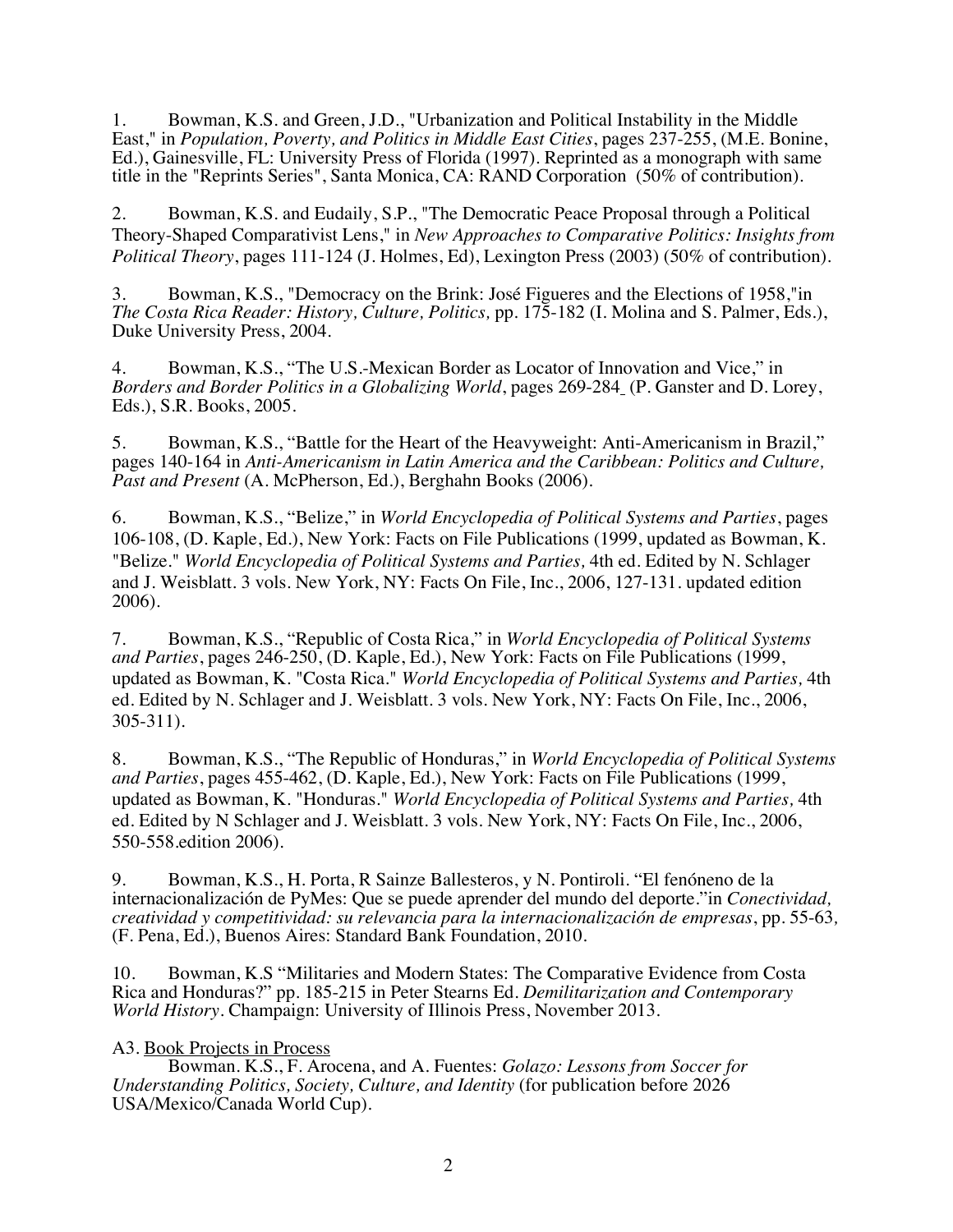Bowman, K.S. and Jon Wilcox: *Soccer Minnows and Overachievers: Life Lessons from the Beautiful Game* (for publication before 2026 USA/Mexico/Canada World Cup).

#### A4. Documentary Film Production

Producer with Katia Lund, Luis Lomenha, and Jon Wilcox:

- *1. Bad & the Birdieman*, 2016. 51 minutes. Official selection in multiple film festivals including the Atlanta International Film Festival, best Sports Documentary Brazil. Featured in the *NYT, Washington Post, O Globo, and Christian Science Monitor.*
- 2. *Gira & the Circus of Life,* 2016, 54 minutes. Official selection 3 festivals.
- 3. *Guti & the Theater of Dreams,* 2016, 61 minutes. National Television Brazil.
- 4. *Jongo Fever,* 2016, 62 minutes. Official selection, including Arizona International Film Festival.
- 5. *Movie Magic Motion,* 2016, 61 minutes. National Television Brazil.

These five films were in 500 schools in Rio de Janeiro, part of the Reimagine Rio Festival during the Olympics in Rio, in numerous festivals and workshops.

Producer with Katia Lund, Isa Carneiro, Mayara Boaretto, Luis Lomenha, and Jon Wilcox: *Women of Earth*, 2019, 68 minutes (www.WomenofEarth.com). Official selection over a dozen international film festivals, including Greenwich International Film Festival, Arizona International Film Festival, Buenos Aires International Film Festival, Festival de Cinema de Trancoso.

B. Refereed Publications

1. Bowman, K.S., "The Border as Locator and Innovator of Vice," *Journal of Borderlands Studies*, vol. 9, no. 1, pp. 51-67, Spring 1994.

2. Bowman, K.S., "Taming the Tiger: Militarization and Democracy in Latin America," *Journal of Peace Research*, vol. 33, no. 3, pp. 289-308, August 1996.

3. Bowman, K.S., "Should the Kuznets Effect Be Relied on to Induce Equalizing Growth? Evidence From post-1950 Development," *World Development*, vol. 25, no. 1, pp. 127-143, January 1997.

4. Bowman, K.S., "The Public Battles over Militarisation and Democracy in Honduras, 1954-1963," *Journal of Latin American Studies*, vol. 33, no. 3, pp. 539-560, August 2001.

5. Bowman, K.S., "Did Elite Compromise and Consensus Lead to Democratic Consolidation in Costa Rica? Evidence from the 1950s," *Revista de Historia* (Costa Rica), vol. 41, pp. 500-536, June 2001.

6. Bowman, K.S., "Will Vote for Food? Regime-Type and Food Consumption in the Developing World," *Politics & Policy*, vol. 30, no. 4, pp. 1-25, December 2002.

7. Bowman, K.S., and A. Jennings. "Pura Vida: Using Study Abroad to Engage Undergraduate Students in Comparative Politics Research," *PS: Politics and Society*, pp. 77-81, January 2005.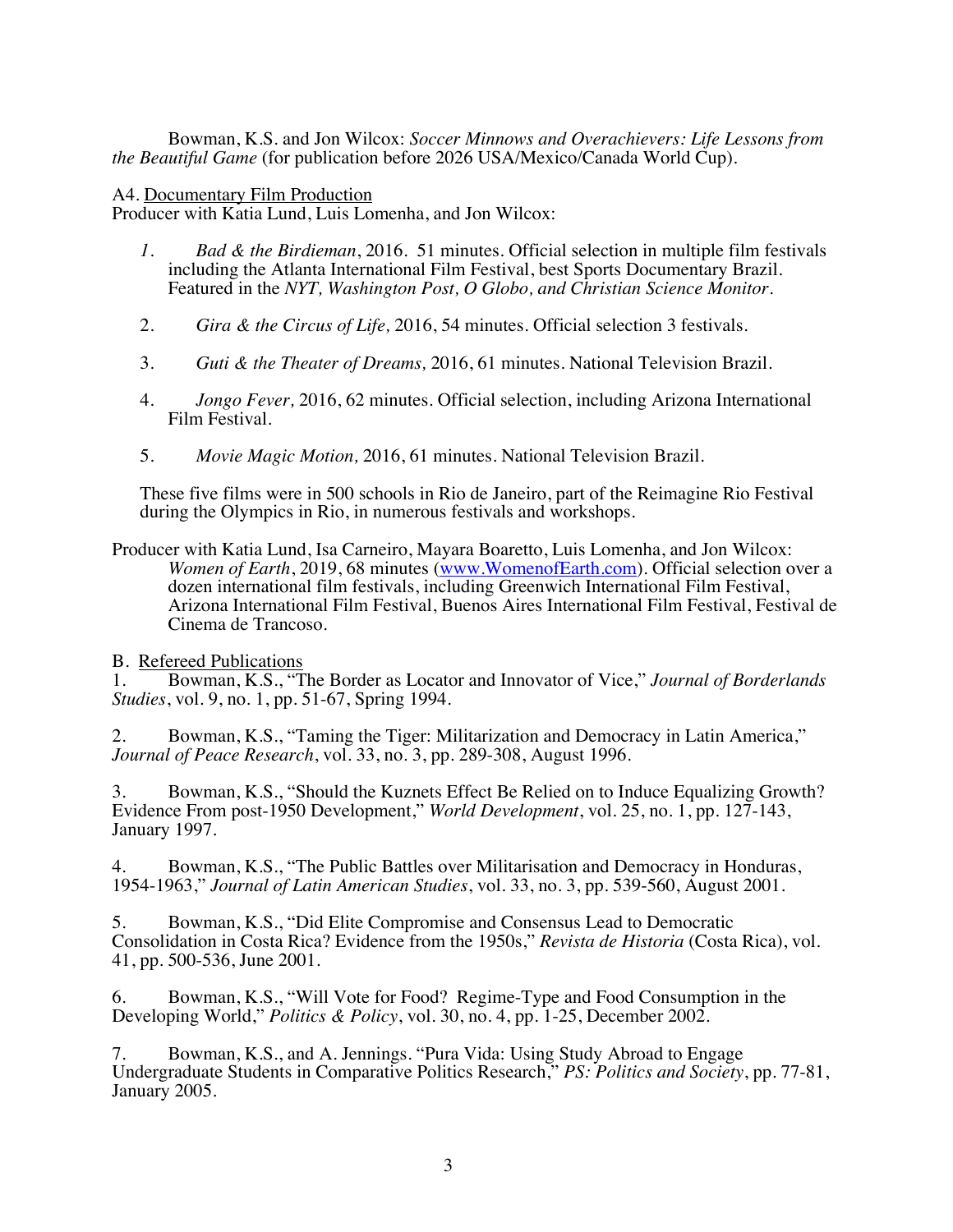8. Bowman, K.S., F. Lehoucq and J. Mahoney. "Measuring Political Democracy: Data Adequacy, Measurement Error, and Central America," *Comparative Political Studies*, pp. 939- 970, vol. 38, no. 8 Oct. 2005.

9. Bowman, K.S. and S. Baker, "Noisy Regimes, Causal Processes, and Democratic Consolidation: The Case of Costa Rica," *The Latin Americanist,* pp. 23-57, vol. 50, n. 2, Spring 2007.

10. Bowman, K.S., with R. Benkeser. "Sustainable Tourism and State Capacity: Keep it local, simple, and fuzzy," *International Journal of Culture, Tourism, and Hospitality Research*. Vol. 6, no 3, Spring 2011.

11. Bowman, K.S., "Policy Choice, Social Structure and International Tourism in Buenos Aires, Havana, and Rio de Janeiro," *Latin American Research Review,* pp. 134-56, vol. 50, n. 3, October 2015.

12. Bowman, K.S., and E. Goguillon (INTA MS student). *Critical Junctures and American Exceptionalism: Explaining Major League Soccer's Self-Imposed Limitations."* Revise-resubmit at *Soccer & Society*, March 2021.

#### C. Other Publications

1. "Capitalist Development and Democracy," book review in *Washington Report on the Hemisphere*, vol. 13, p. 16, 1993.

2. Bowman, K.S., "Taming the Tiger in Honduras," *Latin American Studies Forum*, vol. 30, no. 1, pp. 9-12, Spring 1999 (article only refereed by editor).

3. "New Scholarship on Costa Rican Exceptionalism," book review essay and critical review in the *Journal of Interamerican Studies and World Affairs*, vol. 41, no. 2, pp. 123-130, June 1999.

4. "Demanding Democracy: Reform and Reaction in Costa Rica and Guatemala, 1870s-1950s," *Hispanic American Historical Review*, vol. 79, no. 3, pp. 582-584, August 1999.

5. Contributed five commissioned essays on various aspects of "Globalization and Democracy" to publisher W.W. Norton for incorporation in new edition of *American Government: Freedom and Power* (authors: Theodore J. Lowi and Benjamin Ginsberg), 2000.

6. "Does Area Matter? Regional Explanations for Economic Growth Performance in LDCs," Working Paper at Georgia Tech Center for International Business Education and Research (CIBER), Spring 2000.

7. "The Military and Guardian Democracy in Contemporary Guatemala," book review essay in *Journal of Third World Studies*, vol. 18, no. 1, pp. 281-285, Spring 2001.

8. "Catch Up, Convergence, and Growth in Latin America," Working Paper at Georgia Tech Center for International Business Education and Research (CIBER), Spring 2001.

9. Economic Convergence and Trade Integration in Latin America," Working Paper at Georgia Tech Center for International Business Education and Research (CIBER), Spring 2001.

10. "Guest Commentary on 2001 Nicaraguan Elections." *Latin American Advisor*, 11 October 2001, p. 1-2.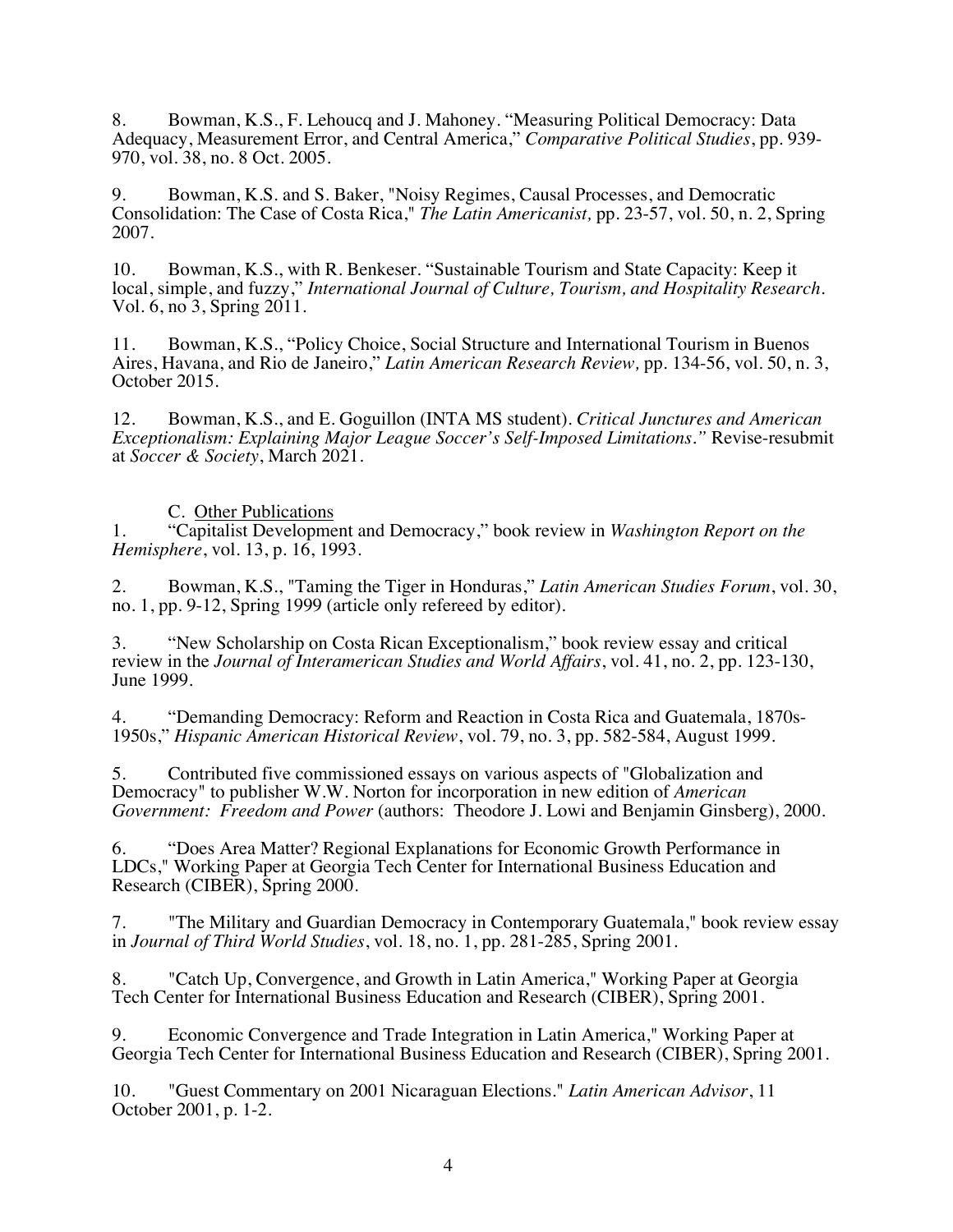11. "The Causes and Consequences of Electoral Reform," book review and essay in *Electoral Law Journal* vol. 2, no. 2, pp. 263-269, April 2003.

12. "Beach Blanket Bushy," at *Gadflyer.com*, March 2004. Reprinted in *CartaCapital* April 2004, and at http://www.universodamulher.com.br.

13. "From Popular Medicine to Medical Populism: Doctors, Healers, and Public Power in Costa Rica*,"* book review in *The Latin Americanist*, vol. 49, no. 1, pp. 181-183, Fall 2005.

14. Book review of J. Patrice McSherry's Predatory States: Operation Condor and Covert War in Latin America (Rowman & Littlefield, 2005) New Political Science

15. Book review of Joseph L. Scarpaci: *Plazas and Barrios: Heritage Tourism and Globalization in the Latin American Centro Historico*. Arizona: University of Arizona Press, 2005.

16. "Reevaluating Ties." Op-Ed on US relations with Cuba in *Washington Times*. December 28, 2008. http://www.washingtontimes.com/news/2008/dec/29/re-evaluate-ties/

17. Conference Proceedings**.** Bowman, K.S., and R. Benkeser. "Sustainable Tourism and State Capacity: Keep it local, simple, and fuzzy," pp. 96-108 of the *Proceedings of the 3rd International Conference on Destination Branding and Marketing*, 2-4 December 2009, Macau, China.

18. Book review of Leslie Anderson's *Social Capital in Developing Democracies: Nicaragua and Argentina Compared*. *Latin American Politics and Society.* 2011 53(3): 188-192.

19. Conference Proceedings. Bowman, K.S. "Innovative Bureaucrats and Tourism Rebranding in Buenos Aires," pp. 80-88 of the *Proceedings of the 4th International Conference on Destination Branding and Marketing*, 5-7 December 2012, Cardiff, Wales.

20. "Futebol/Fútbol, Identity, and Politics in Latin America." 5000 word book review on 6 books dealing with soccer and politics. *Latin American Research Review,* pp. 254-64, vol. 50, n. 3, October 2015.

D. Papers and Presentations

1. Bowman, K.S. and Green, J.D., "Urbanization and Political Instability in the Middle East," The International Symposium on Population, Poverty, and Politics in the Middle East, University of Arizona, March 1993.

2. Bowman, K.S., "The Effect of Military Spending on Development in Latin America: 1960- 1990," Pacific Coast Conference on Latin American Studies Annual Meeting, Chapman College, October 1993.

3. Bowman, K.S., "Belize: Burgeoning Nation of Splintering Nations?" The Second Interdisciplinary Conference on Belize, University of North Florida, March 1995.

4. Bowman, K.S., "Taming the Tiger: Militarization and Democracy in Honduras," The South- East Council of Latin American Scholars Annual Meeting, University of North Carolina, Chapel Hill, March 1995.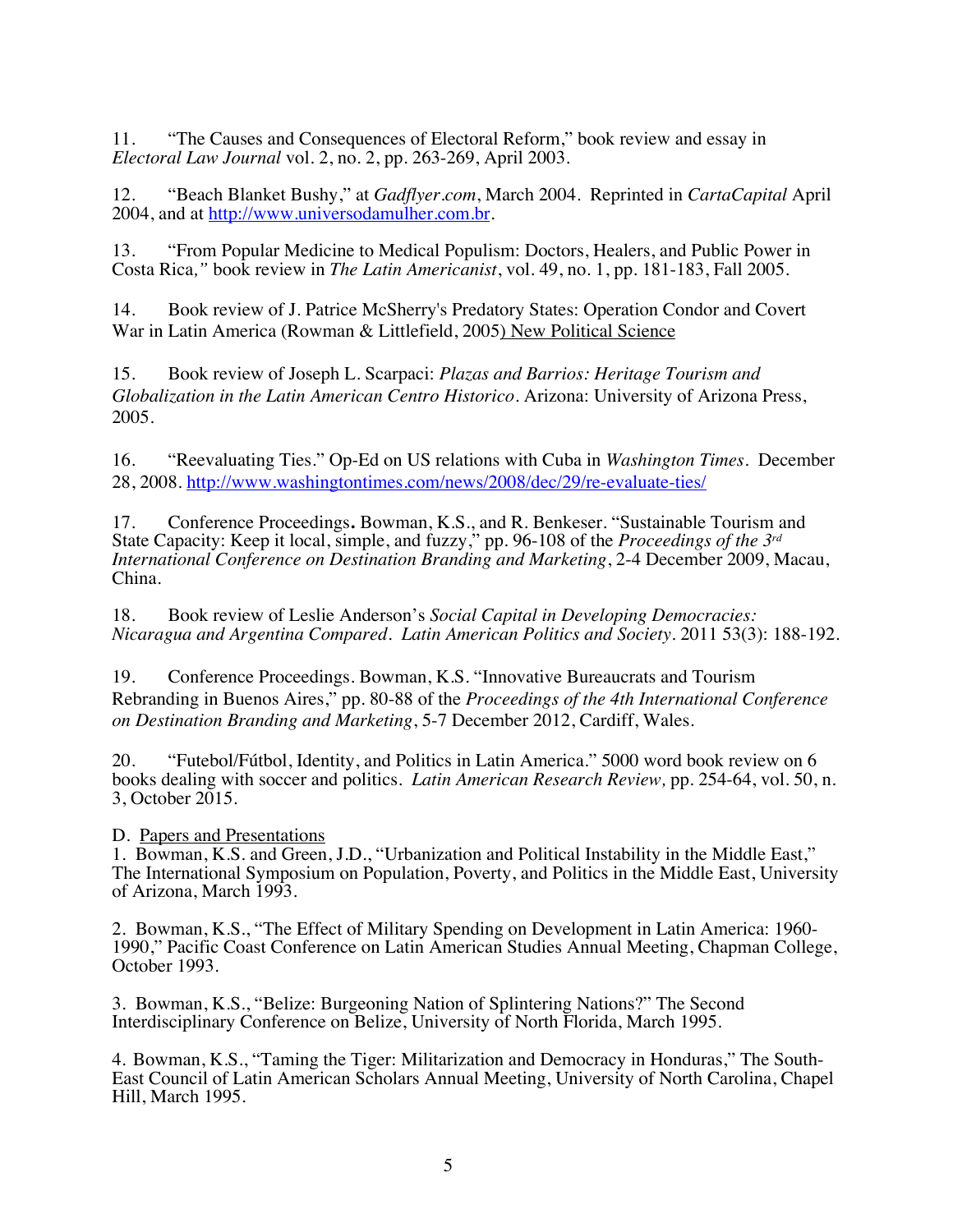5. Bowman, K.S., "Desarrollo Político y Militarización: Hallazgos y Desafíos," Tegucigalpa, Honduras, The Central American University Foundation, December 1995.

6. Bowman, K.S., "Guns and/of Butter? The Relationship between Militarization, Military Institutions, and Social Development in the Third World," The Southern Political Science Association Annual Meeting, Norfolk, VA, November 1997.

7. Bowman, K.S., "Historical Evidence, Historical Determinism, and Democratic Consolidation in Costa Rica," The American Political Science Association Annual Meeting, Boston, MA, September 1998.

8. Bowman, K.S., "Will Vote for Food: Regime-type and Change in Calorie Consumption in the Third World," The American Political Science Association Annual Meeting, Boston, MA, September 1998.

9. Bowman, K.S., "Militarization and Democracy in Honduras, 1954-1963," The Latin American Studies Association Annual Meeting, Chicago, IL, September 1998.

10. Bowman, K.S., "Politics and Economic Crisis in Latin America," delivered to the Social Science Faculty of Benedictine University, Chicago, IL, September 1998.

11. Bowman, K.S., "Democratization in Latin America," delivered to the Foreign Affairs Club of Benedictine University, Chicago, IL, September 1998.

12. Bowman, K.S., Militarization, State Capacity, and Economic Development, Costa Rica and Honduras 1980-1996," The Southern Political Science Association Annual Meeting, Atlanta, GA, November 1998.

13. Bowman, K.S., "Latin American Democratization and Potential Business Risks," The Annual Conference on Hemispheric Investment of the Business School and School of Economics, Benedictine University, April 1999.

14. Bowman, K.S., "Does Area Matter? Regional Explanations for Economic Growth Performance in LDCs," The American Political Science Association Annual Meeting, Atlanta, GA, September 1999.

15. Bowman, K.S., "The Elite Pact Myth and Democratic Consolidation in Costa Rica," Central American History Conference, San Salvador, El Salvador, August 2000.

16. Bowman, K.S. and Felipe, J., "Economic Convergence in Latin America: Past, Present and Future," delivered to the Research Seminar of the Latin America Research Group of the Federal Reserve Bank of Atlanta, November 2000.

17. Bowman, K.S, Lehoucq, F., and Mahoney, J., "Explaining Political Change in Central America: A Debate over Institutional, Statistical, and Comparative-Historical Approaches," Panel at Brown University and Wesleyan University, March 1-2, 2001.

18. Bowman, K.S., and Felipe, J., "Economic Convergence and Trade Integration in Latin America," delivered to the Annual Meetings of the American Political Science Association, San Francisco, CA, September 2001.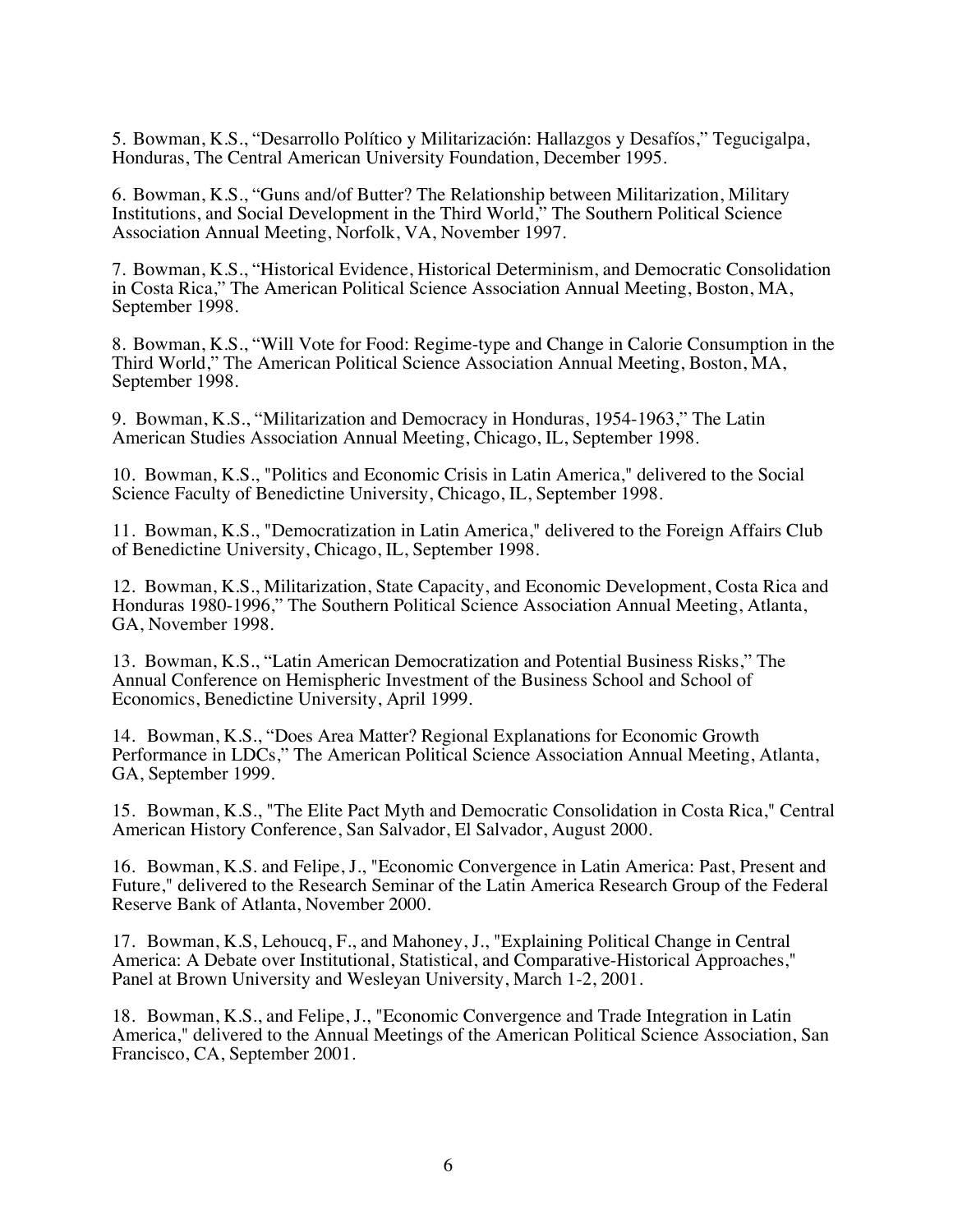19. Bowman, K.S., "Damned Lies or Damned Useful: Statistics and Democratic Trends in Central America," delivered to the Annual Meetings of the Latin American Studies Association, Washington, DC, September 2001.

20. Bowman, K.S., Lehoucq, F., and Mahoney, J. "Central American Democracy 1900-1999," poster presented at Midwest Political Science Association, Chicago, March 2002.

21. Bowman, K.S., "Militarization, Democracy, and Development: The Perils of Praetorianism in Latin America," delivered to CIDE, Mexico City, November 2002.

22. Bowman, K.S, Lehoucq, F., and Mahoney, J. "Classifying Democracy: Indicators, Data, and Central America," delivered to the Latin American Studies Association meetings, Dallas, March 2003.

23. Bowman, K.S., "Peddling Paradise: The Nexus between State Capacity and Tourism Promotion in Latin America," delivered to the Latin American Studies Association meetings, Dallas, March 2003.

24. Bowman, K.S., "Current Issues in the Study of Latin American Militaries," delivered to the Annual Meetings of the American Political Science Association, Philadelphia, August 2003.

25. Bowman, K.S., Lehoucq, F., and Mahoney, J. "Measuring Political Democracy: Data Adequacy, Measurement Error, and Central America," delivered to the Annual Meetings of the American Political Science Association, Philadelphia, August 2003.

26. Bowman, K.S. "The Political Economy of National Tourism Promotion in Latin America," delivered to the Business School of the Fundação Getulio Vargas, São Paulo, Brazil, September 2003.

27. Bowman, K.S. "Federalism and Tourism Promotion in Latin America," delivered to the Latin American Studies Association meetings, Las Vegas, October 2004.

28. Bowman, K.S. "The Latin American Military in Contemporary Latin America," delivered to the Latin American Studies Association Meetings, Las Vegas, October 2004.

29. Bowman, K.S. "Small Nation Economies of the Caribbean Basin in the Era of Globalization," featured presentation at the Conference on International Trade and Investment Issues in the Americas: Trends and Prospects in the Caribbean," Tuskegee , AL, November 2004.

30. Bowman, K.S. "Anti-Americanism in Brazil and Beyond," delivered to the Latin American Studies Association meetings, San Juan, Puerto Rico, March 2006.

31. Bowman, K.S. "Ecotourism, Globalization, and Entrepreneurial Opportunities in the Caribbean Basin," featured presentation to CIBER conference, Atlanta, GA, April 2006.

32. Bowman, K.S. "Peddling Paradise: National Tourism Policy and Growth and Equity in Latin America," delivered to the Latin American Studies Association meetings, Montreal, Canada, September 2007.

33. Bowman, K.S. "Peddling Paradise: National Tourism Policy and Growth and Equity in Latin America," delivered to the Pacific Coast Conference of Latin American Studies Association meetings, Los Angeles, CA, November 2007.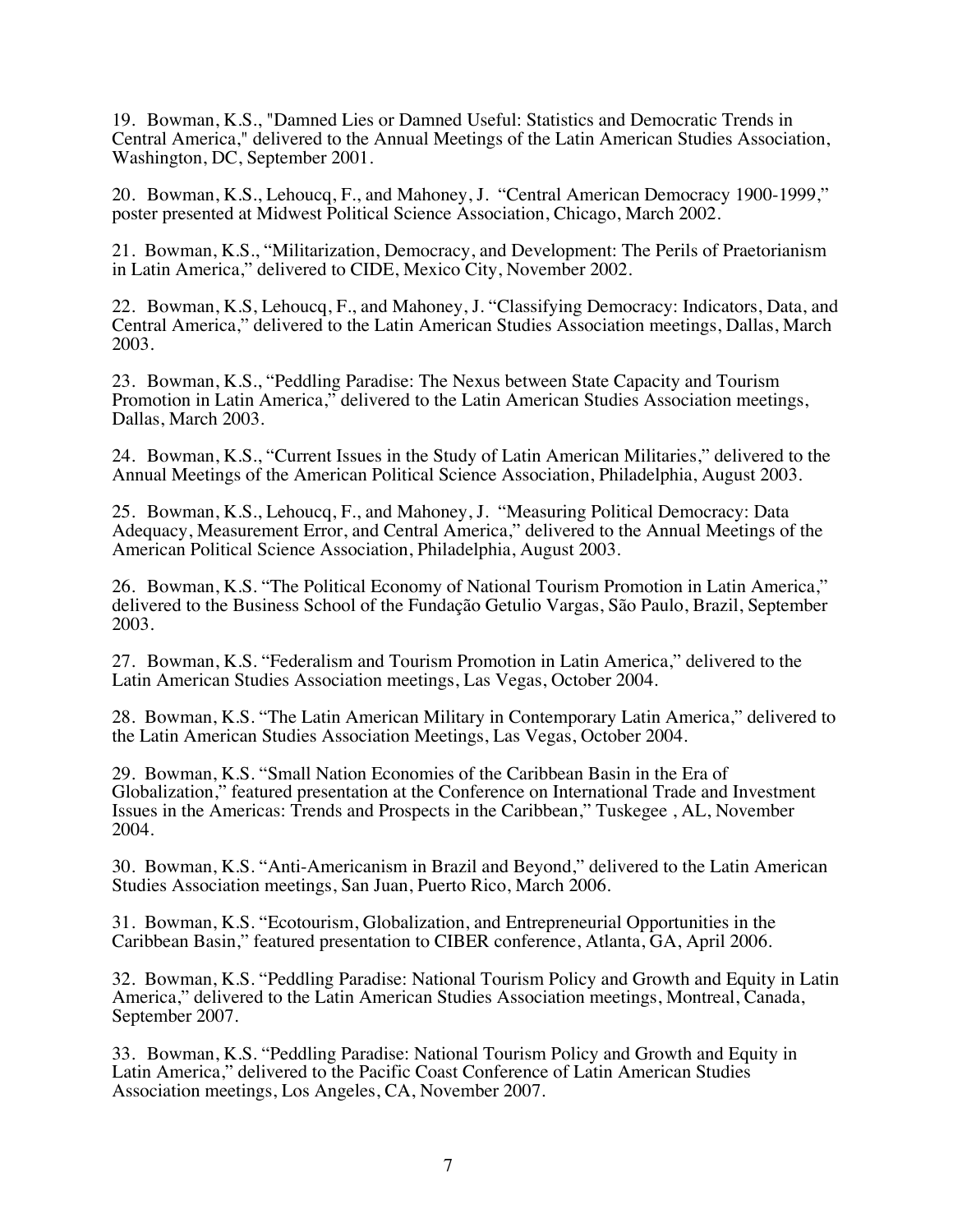34. Bowman, K.S. "Re-Imagining Communities: Soccer, Power and Identity Formation in the Southern Cone," delivered to the Pacific Coast Conference of Latin American Studies annual meetings, Las Vegas, NV, Nov. 2008.

35. Bowman, K. S. "Sustainable Tourism and State Capacity: Keep it local, simple, and fuzzy," delivered to the 3rd International Conference on Destination Branding and Marketing, Macau, China, 2-4 December 2009 at the Institute for Tourism Studies.

36. Panelist, Founders Day IAC 2010.

37. Bowman, K.S. "National Tourism Policy in Brazil," delivered to the Latin American Studies Association Annual Meetings, Toronto, CA, September 2010..

38. "Fuzzy Logic and Green Tourism Certification." Presented at public lecture, Tsukuba University, February 2011.

39. "Transforming Opportunities into Realities: Achieving Latin America's Growth Potential." Panelist at Federal Reserve Bank of Atlanta. October 19, 2011.

40. "Brazil: Opportunities and Challenges in Globalization." Presented at public lecture, Tsukuba University, February 2012.

41. Bowman, K.S. "Innovative Bureaucrats and Tourism Rebranding in Buenos Aires," *4th International Conference on Destination Branding and Marketing*, 5-7 December 2012, Cardiff, Wales.

42. Bowman, KS. "The Great Transformation: Women, Elected Representation, and Development." Public presentation, Tsukuba University, February 2013.

43. Bowman, K.S. "The Mega Events and the Brazilian Economy." Brazilian Economic Forecast: Federal Reserve Bank of Atlanta, 3 December 2013.

44. Bowman, K.S. "Brazil as Fusion Country." Presentation at BRASA Insight, Atlanta. November 2014.

45. Bowman, K.S. "Women and Legislatures: Lessons from Latin America." Tsukuba University. Japan. February 2014.

46. Bowman, K.S. "The World Does Not Need Another Charity." TEDx Peachtree. Atlanta, GA. November 13, 2015.

47. Bowman, K.S. Feb 13; 2015 Royal University of Phnom Penh (Department of Tourism). ''Tourism as an engine for sustainable development''

48. Bowman, K.S. February 12, 2015. Pannasastra University of Cambodia-PUC)."Soccer and Global Politics: the Role of the Beautiful Game in Political, Economic, and Social Change".

49. Bowman, K.S. February 2016. "Rise Up & Care and Rio." Atlanta plus 20 celebration with Brazilian Consulate, Atlanta, GA.

50. Bowman, K.S. September 20, 2016. "Identifying and Showcasing Local Innovation in Brazil's Poorest Communities." The Lauder Institute of the Wharton School,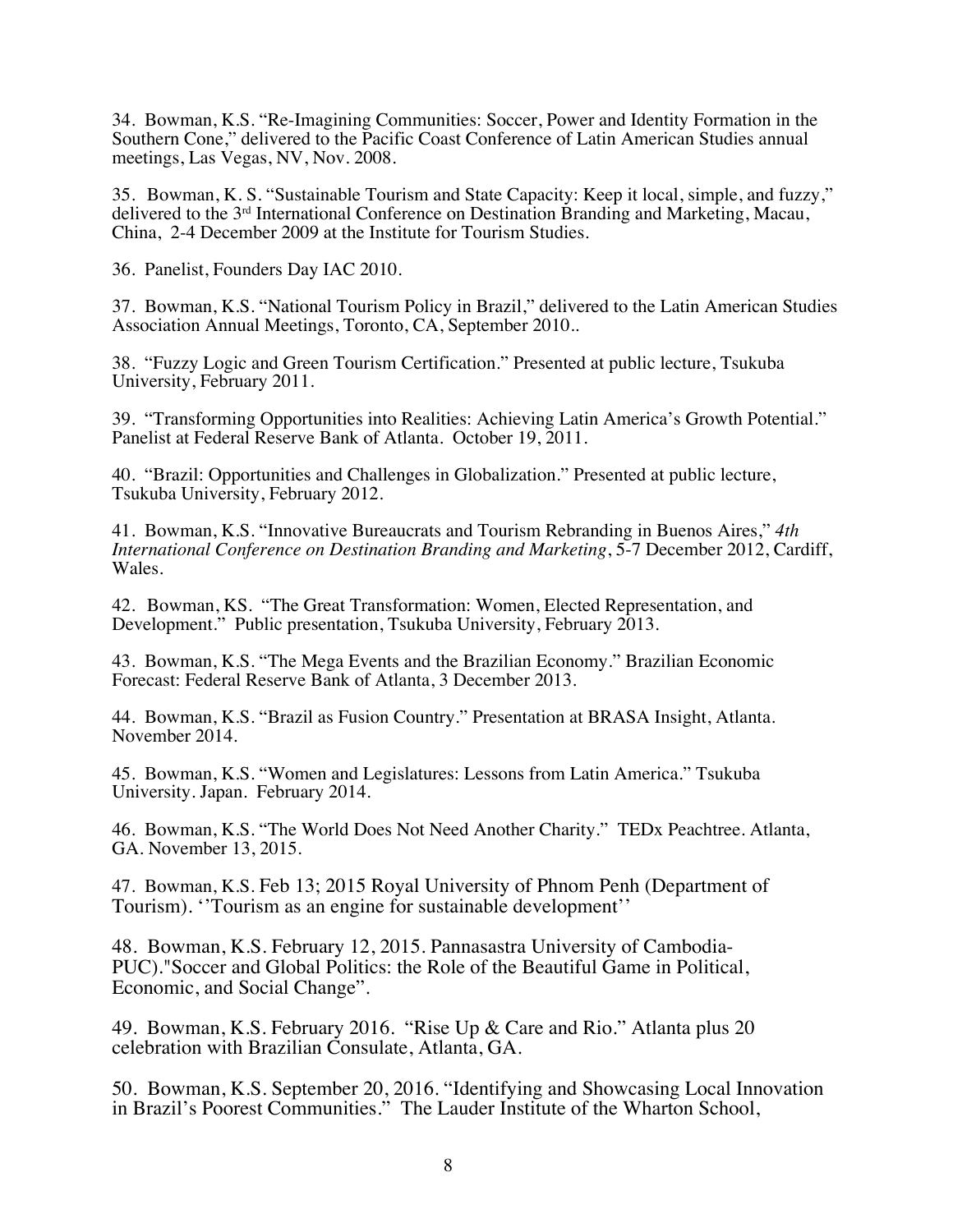University of Pennsylvania.

51. Bowman, K.S. October 2017. Several presentations, workshops, and film screening at the Munk School, University of Toronto.

52. University System of West Virginia: Leader of 3 day workshop on teaching politics. November 2018.

E. Media Citations, including

Washington Post. July 26, 2016. https://www.washingtonpost.com/sports/olympics/thisbadminton-academy-in-a-favela-will-give-you-hope-for-the-rio-olympics/2016/07/26/7d3a9e98- 4912-11e6-acbc-4d4870a079da\_story.html

CSMonitor August 13, 2016. http://www.csmonitor.com/World/Olympics/2016/0813/How-afavela-kid-became-Brazil-s-top-badminton-player

Global Atlanta. July 31, 2016.

http://www.globalatlanta.com/rio-de-janeiro-atlanta-partnership-films-celebrate-communitydevelopment/

National Post Toronto. August 13, 2016. http://news.nationalpost.com/sports/rio-2016/matthewfisher-documentary-celebrates-rios-circus-of-life

O Globo. August 25, 2016. http://oglobo.globo.com/sociedade/conte-algo-que-nao-sei/kirkbowman-professor-as-melhores-incubadoras-de-inovacao-estao-nas-favelas-19989141 Rio on Watch. August 2016. http://www.rioonwatch.org/?p=31697

Georgia Tech News. March 11, 2016. http://www.news.gatech.edu/2016/03/11/professor-toutskeys-international-community-development-success

Brasilieros. April 20, 2016. http://brasileiros.com.br/2016/04/eles-nao-deixam-peteca-cair/

Consulted the Carter Center for renovating the Inter American Democratic Charter, Fall 2004. Consulted the Carter Center for measuring and assessing contemporary democracy levels in the Americas, Spring 2003.

Consulted Republic of Fiji Ministry of Tourism on issues of national branding leakage, expanding seasonality, adventure- tourism, and Green Hotel program, 2003-2007. Consulted Hotel Association of Argentina on Branding August 2001.

## **V. Service**

A. Professional Activities

1. Member, American Political Science Association, Latin American Studies Association.

2. Referee for the National Science Foundation, Penn State University Press, *International Journal of Political Science, World Politics, World Development, Journal of Politics*, the *Journal of Interamerican Studies and World Affairs*, *Comparative Political Studies*, and the *Southeast Journal of Political Science*, *The Latin Americanist.* Chair, committee to select best paper presented at APSA, Comparative Democratization Section.

3. Program Chair, Development and Regional Alternatives Track, Latin American Studies Association 2009 Meetings, Rio de Janeiro

4. Founder, NGO Sustainable Fijian Reefs, http://sasalutawamudu.org/, www.adopt-a-coral.org

5. Keynote presentation to University of Concepción (Chile) on multidisciplinary research, Dec. 12, 2008.

6. Invited Participant, Sloan Tourism Industry Workshop, USC Tourism School, Columbia, SC, Fall Spring 2008.

7. 10 day workshop to mid level bureaucrats from Central Asia, Southeast Asia, Africa, and Eastern Europe on the comparative method, analytical research, and current issues in comparative policy and development. Tsukuba University February 2011, February 2012, February 2013.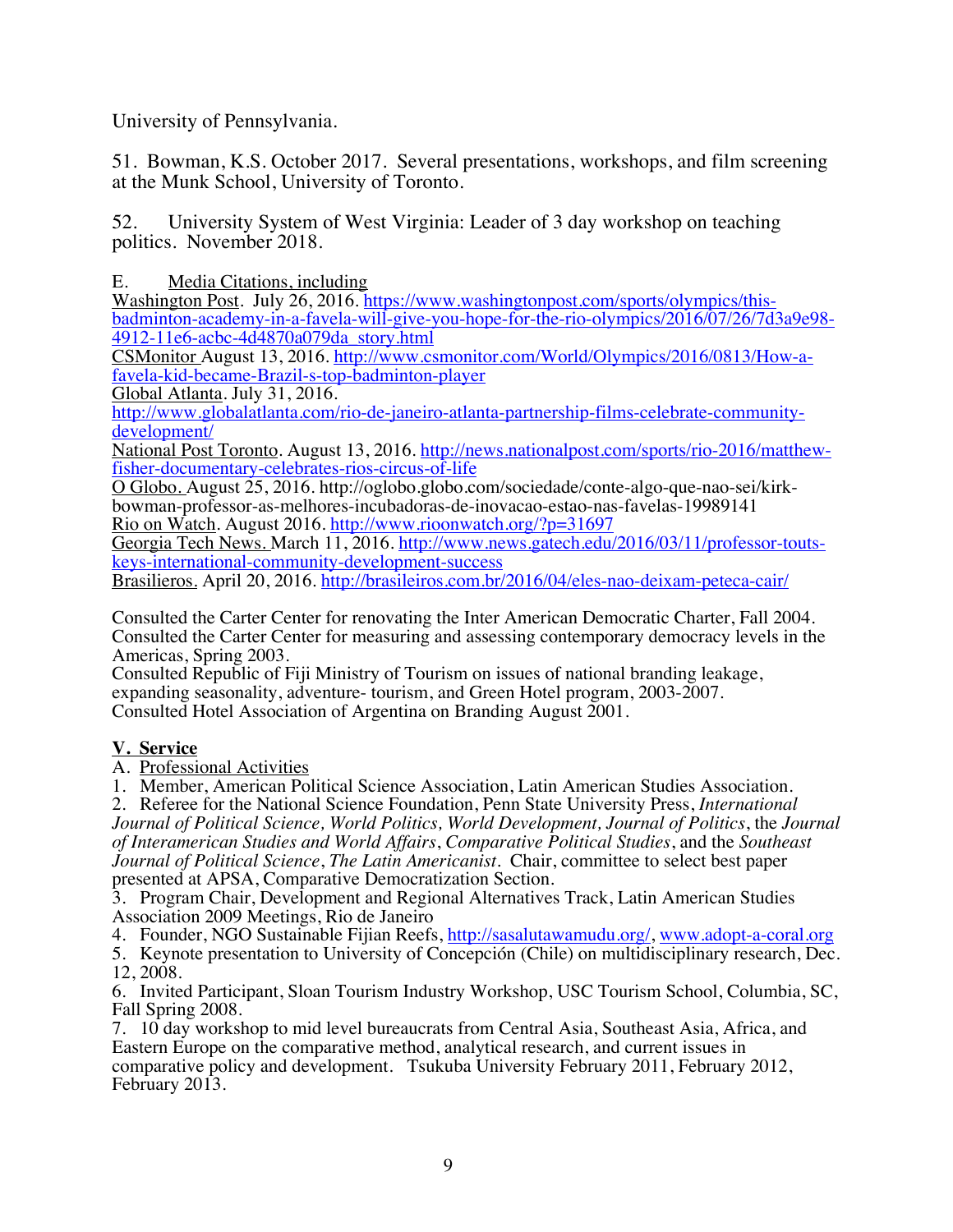B. On-Campus Activities

1. Study Abroad. When I arrived at Georgia Tech, there were no International Affairs study abroad programs in Latin America. I established four separate interdisciplinary summer study abroad programs. I am fully responsible for every aspect of Latin American study abroad programs including; conceptualizing, set-up in country, recruitment and promotion, administration and paperwork for approval at Georgia Tech, budget, visas and arrangements with Treasury Department for Cuba, teaching, etc.

• The Business and Politics in Argentina and Brazil Study Abroad Program spans International Affairs and Management. Courses focus on Democracy and International Business. Students spend 6 weeks in Argentina/Uruguay and 4 weeks in Brazil (1999, 2001, 2003, 2005, 2006, 2007, 2009. 2011, 2013, 2015, 2017, 2019).

• The Costa Rica Study Abroad Program merges International Affairs and Biology. Courses focus on Tropical Ecology and International Environmental Politics. Students spend 6 weeks in Costa Rica (2000, 2002, 2004)

• Cuba at the Crossroads is an interdisciplinary program that is cooperative with Kennesaw State University. Students spend 13 days in Cuba. (Program director in 2002, 2003, 2004. Accompanied program in 2002, 2004).

• The Program in INTA and Biology in Spain and Portugal. This is an interdisciplinary program with the School of Biology. The program features 2 weeks in Portugal and 4-8 weeks in Spain (2008, 2010, 2012, 2014, 2016, 2018).

2. Faculty partner for Freshman Experience, 1998-99, 1999-00, 2000-01.

3. Faculty Advisor: Squash Club, Amnesty International 2000-present, Brazil Student Organization.

4. Headed department colloquium series, 1998-99.

5. Presentation to the Trans-Caribbean Exchange with North Atlanta High School on "The Caribbean in the NAFTA Era." October 1998, GA Tech, for CIBER-GATECH. Discussant for Panel at Human Rights Conference hosted by the School of History, Technology and Society at the Georgia Institute of Technology, April 1999. 3 presentations to honors students at Walton High School, February 1999.

6. Member of various search committees for Nunn School, Awards Committee 1998-2001, Steering Committee 2000-2004.

7. Georgia Tech Office of International Education Director search committee member 2002-03.

8. Founders' Day Committee, Ivan Allen College, 2002-03.

9. Presenter, GA Tech leadership conference, Spring 2003.

10. Faculty Advisor, Model United Nations of the Americas, Brasilia, Brazil, July 2003, July 2005. Includes preparatory course and three credit hours.

11. Co-Founder (along with Steve Kay of the Federal Reserve Bank and Jeffrey Lessor of Emory University) of the Atlanta Latin Americanists Reading Group.

12. Faculty Advisory Committee, Center for International Business, Education, and Research (CIBER) Georgia Tech, 1998-2006.

13. Panel moderator, CIBER conference on business education in the developing world, Technology Square, October 2003.

14. Founded (2005) and directed for five years the award-winning Georgia Tech International House, a living-learning community of 48 students.

15. 2 invited lectures Emory, 2006-07.

16. Lecture to the International Society of Business Fellows, February 2008.

17. Two presentations to CIFAL Atlanta UN training sessions on Tourism and Airports, Spring

and Fall 2008.<br>18. Member, Faculty Senate Executive Board, 2008-.

- 20. Vice Chair Executive Board of Faculty Senate, 2008-2009
- 21. Vice Chair faculty elections nominating committee, 2009.
- 22. Member International Plan Committee and Appeals Committee, 2009-. 23. Faculty advisor GA Tech Model UN Team to New York.
- 
- 24. Faculty Advisor GA Tech Model UN Simulation for 2010-present .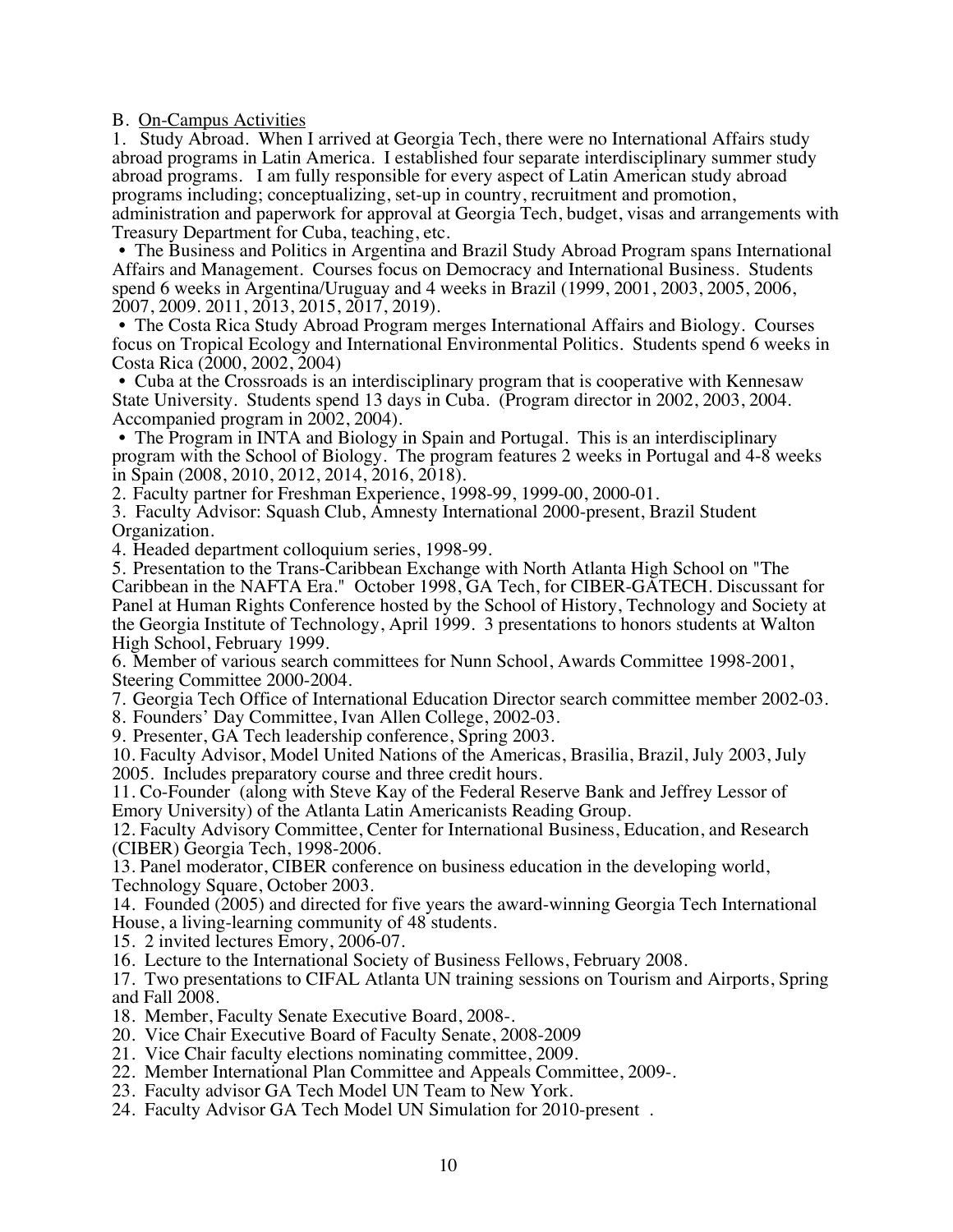- 25. Undergraduate Program Director, Sam Nunn School of International Affairs, 2009-.
- 26. Chair, Faculty Senate Executive Board, 2010-2011.
- 27. Member, International Plan Task Force, 2010-2011.
- 28. Public presentations Tsukuba University Japan February 2011 and February 2012.
- 29. Panelist Federal Reserve Bank of Atlanta, October 2011.
- 30. Member, Georgia Tech Goizueta Faculty Board (GoSTEM), 2011-

31. Member of the International Council of Scientific Advice of the Portugal Political Science Association.

- 32. Dissertation Chair, Diane Aleve Caceres.
- 33. Dissertation Chair, Amanda Meng
- 34. Dissertation Chair, Azell Francis.
- 34. Member dissertation committee public policy, twice.
- 35. Advisory Board, Engineers Without Borders Georgia Tech, 2021-.
- 36. Chair, Steering Committee, Sam Nunn School, 2020-.
- 37. Faculty director, Georgia Tech VIP on Global Social Entrepreneurship, 2019-.

# **<u>VI. Research Proposals and Grants</u>**<br>A. As principal investigator

A. As principal investigator

- 1. International Predissertation Fellowship, Social Science Research Council and American Council of Learned Societies with Ford Foundation Funding, 1995-96 (Costa Rica) (\$35,000).
- 1. Summer Field Research Grant, University of North Carolina Institute for Latin American Studies with Tinker Funding, 1997 (Honduras) (\$2,500).

2. Off-Campus Dissertation Fellowship, The Graduate School, University of North Carolina, Chapel Hill, 1997 (Honduras) (\$5,000).

3. J. William Fulbright Scholar, 1997-98 (Costa Rica) (\$20,000).

4. On-Campus Dissertation Write-Up Fellowship, The Graduate School, University of North Carolina, Chapel Hill, 1998 (\$5,000).

- 5. CIBER-Georgia Tech Research Grant for Costa Rica, 1999 (\$1,000).
- 6. Francis Wood Wilson Foundation, Documentary Films on Latin American Politics. 2000 (\$4,000).
- 7. CIBER-Georgia Tech Research Grant on Southern Cone Tourism Promotion. 2001 (\$2,100).
- 8. Dept. of Education for Language-Across-the-Curriculum (\$4,500).
- 9. Georgia Tech Foundation, 2001 (\$2,870).
- 10. Georgia Tech Technology Fees Award, 2002 (\$6,937).
- 11. CIBER-Georgia Tech Research Grant on Brazil Tourism Ministries. 2003 (\$1,800).
- 12. Georgia Tech Foundation, 2003 (\$3,000).
- 13. Georgia Tech Foundation, 2005 (\$1,500).
- 14. Georgia Tech Foundation, 2007 (\$1,500).
- 15. Georgia Tech Foundation, 2009 (\$1,500).
- 16. Georgia Tech Foundation, 2012 (\$2,500) .
- 17. Jon Wilcox Chair. \$33,334.00 per year 2014-present.
- 18. DILAC Georgia Tech, 2020 (\$4,500).
- 19. IAC Small Grant, 2020 (\$4,500).

#### B. As Associate Group Leader

1. NIH. "Drug Discovery and Local Development in Fiji." Group Leader Mark Hay, School of Biology: co-Associate Group Leaders, Julia Kubanek and Terry Snell, School of Biology. National Institutes of Health International Cooperative Biodiversity Groups grant awarded October 2003 (\$422,168).

2. NIH. "Drug Discovery and Local Development in Fiji." Group Leader Mark Hay, School of Biology: co-Associate Group Leaders, Julia Kubanek and Terry Snell, School of Biology; Bill Aalbersberg, USP Fiji; Bill Fenical, Scripps. National Institutes of Health International Cooperative Biodiversity Groups grant awarded October 2005 (\$3.5 million).